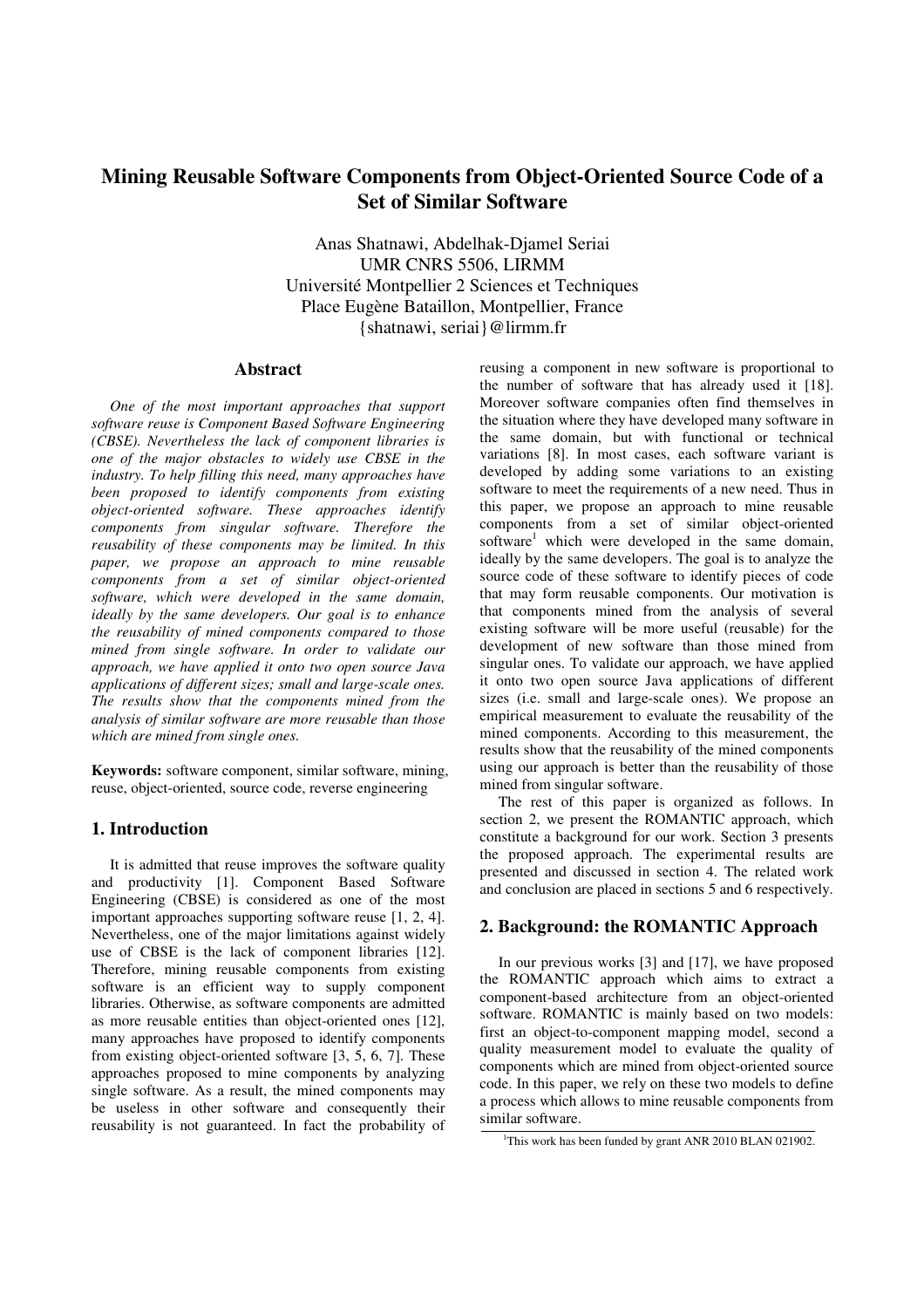### **2.1. From object to component: the mapping model**

A software component is defined based on two parts: internal and external structures [16, 17]. The internal structure implements services provided by the component as well as those used by them. The external structure consists of the accessible services structured as provided and required interfaces. The provided interfaces are the services accessed by other applications/components. The required interfaces represent services that the component needs to perform its provided ones. These are provided by other applications/components. When a component is object oriented (i.e. implemented by an object-oriented language), its internal structure is represented by one or more classes, which can belong to different packages. Fig. 1 shows the object-to-component mapping model.





# **2.2. From object to component: the quality measurement model**

According to [4, 15, 16], a component is defined as "a software element that (a) can be composed without modification, (b) can be distributed in an autonomous way, (c) encapsulates the implementation of one or many functionalities, and (d) adheres to a component model" [3]. Based on this definition, we identified three quality characteristics of a component: composability, autonomy and specificity [3]. Composability is the ability of a component to be composed without any modification. Autonomy means that it can be reused in an autonomous



**Figure 2.** Component quality measurement model.

way. Specificity characteristic is related to the fact that a component must implement a limited number of closed functionalities. Based on these characteristics we proposed a quality measurement model for objectoriented components. The basis of this model is that characteristics are mapped to object-oriented metrics following ISO model 9126 [10]. First of all, the above characteristics are refined into sub-characteristics. Then, these sub-characteristics are refined into properties related to the external structure of a component. Next, these properties are mapped to the properties of the internal structure of a component. Finally, these properties are refined into object-oriented metrics. Fig. 2 shows how the component characteristics are refined following the proposed measurement model.

Based on this measurement model, we defined a fitness function to measure the quality of an objectoriented component based on its characteristics [3]. This function is given bellow:

$$
Q(E) = \frac{1}{\Sigma_{i} \lambda i} \left( \lambda_{1} * S(E) + \lambda_{2} * A(E) + \lambda_{3} * C(E) \right) \tag{1}
$$

Where:

- $E$  is an object-oriented component composed of a group of classes.
- $S(E)$ ,  $A(E)$  and  $C(E)$  refer to the specificity, autonomy, and composability of *E* respectively.
- $\lambda_1$ ,  $\lambda_2$ ,  $\lambda_3$  are weight values, situated in [0-1]. These are used by the architect to weight each characteristic as needed.

We have proposed a specific fitness function to measure each of these characteristics. For example, the specificity characteristic of a component is calculated as follows:

$$
S(E) = \frac{1}{5} * \left(\frac{1}{|I|} * \sum_{i \in I} LCC(i) + LCC(I) + LCC(E) + \text{CoupI}(E) + \text{noPub}(I)\right) \tag{2}
$$

This means that the specificity of a component *E* depends on the following object-oriented metrics: the cohesion of classes composing the internal structure of *E*  $(LCC(E))$ , the cohesion of all classes composing the external structure of  $E$  ( $LCC(I)$ ), the average cohesion of all classes composing the external structure of  $E\left(\frac{1}{|I|}\right)$  $\sum_{i \in I} LCC(i)$ ), the coupling of internal classes of *E*  $\mathcal{C} \text{cup}(E)$  which is measured based on the number of dependencies between the classes of *E*), and the number of public methods belong to the external structure of *E*  $(n oPub(I))$ . LCC (Loose Class Cohesion) is an objectoriented metric that measures the cohesion of a set of classes [11]. For more details about the quality measurement model please refer [3, 17].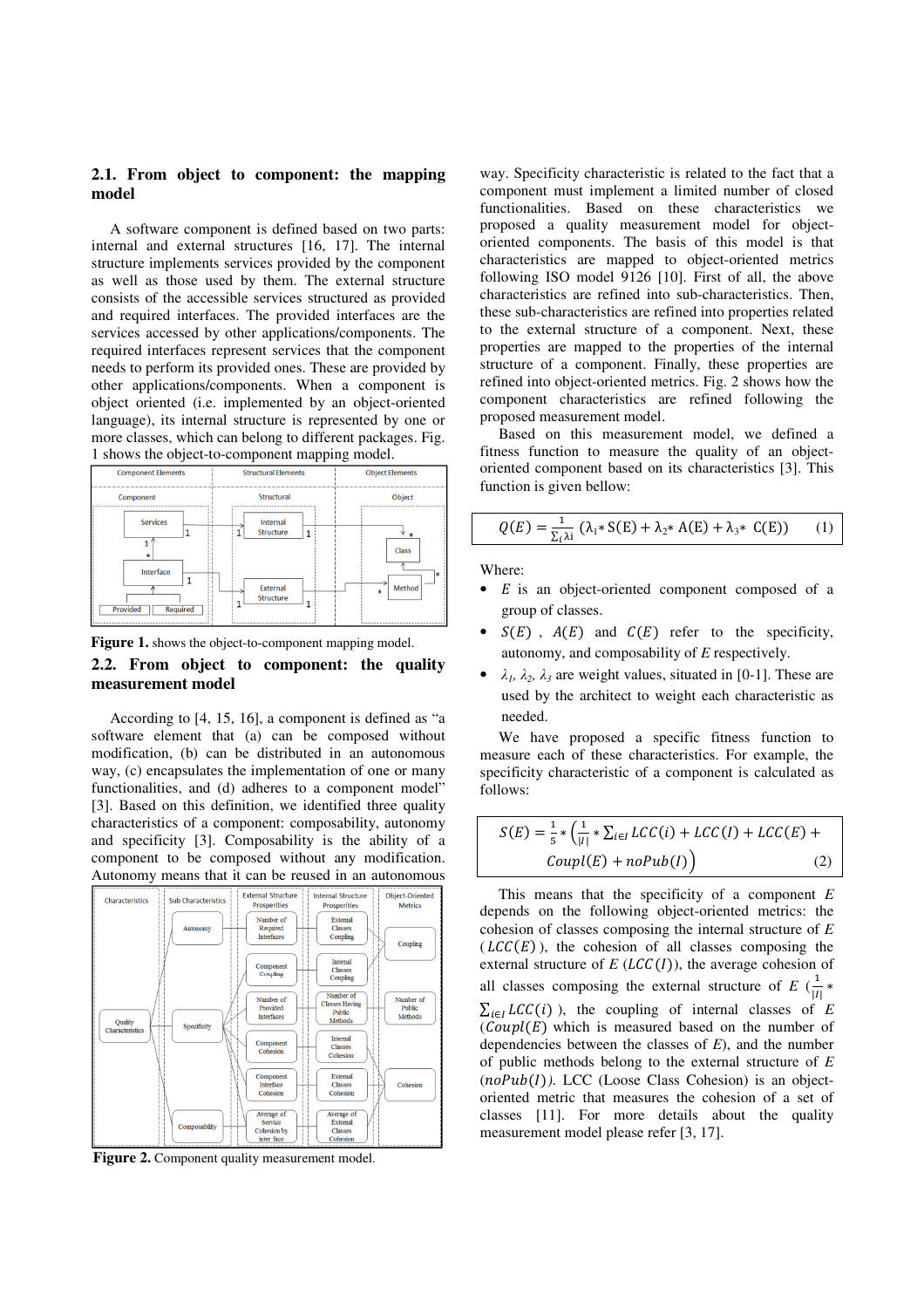# **3. The Proposed Approach**

The aim of our approach is to mine reusable components based on the static analysis of the source code of a set of similar object-oriented software.

The mining process is based on the following steps: first, each software is independently analysed to identify all potential components. These are identified based on the evaluation of their quality characteristics. Next, we identify similar components among all potential ones. Similar components are those providing, mostly the same services and differing compared to few others. After that, we rely on the similarity of each group of components to build a single component, which will be representative of this group; this will be considered as a reusable component. Only classes constituting the internal structures (i.e. the implementation) of the reusable components are identified in this step. Next, we identify their external structure: their provided and required interfaces. Finally, the last step of the mining process aims at documenting the mined components. This documentation includes suggestions to describe the services that components provide. Fig. 3 summarizes the



**Figure 3.** The process of reusable components mining.

### **3.1. Identifying potential components**

Potential components are mined based on the analysis of each object-oriented software. Each potential component is composed of a set of classes where the corresponding value of the quality fitness function is satisfactory (i.e. its quality value is higher than a predefined threshold). The classes composing a potential component are gradually identified starting from a core class. Each class of the analyzed software can be selected to be a core one depending on if an accepted component can be formed starting from this one. This is decided as the result of the next steps.

The selection of the classes to be added at each step is decided based on the value of the quality function of the formed component. In other words, classes are ranked based on the obtained value of the quality function when

it is gathered to the current group. The class obtaining the highest quality value is selected to extend the current group. We do this until all classes are grouped into a single group. The quality of the formed groups is evaluated at each step (i.e. each time when a new class is added). Some classes of this group will be excluded. These are those added after the quality function reaches the peak value.

For example, in Fig. 4, classes 7 and 8 are put aside from the group of classes related to component 2 because when they are been added the quality of the component is decreased compared to the peak value. Thus classes retained in the group are those maximizing the quality of the formed component. After identifying all potential components of such software, the only ones retained are those where the quality values are higher than a predefined quality threshold. For example, in Fig. 4, component 1 does not reach the predefined threshold and, thus, not retained as a potential component. This means that the starting core class is not suitable. Algorithm 1 below illustrates the process of potential components mining. In this algorithm, Q refers to the quality fitness function and Q-threshold is a predefined quality threshold.





SSEI SS<sub>e</sub> SS<sub>e</sub>n

Class Class:

SS<sub>B</sub> SS<sub>B</sub> SS<sub>e</sub>r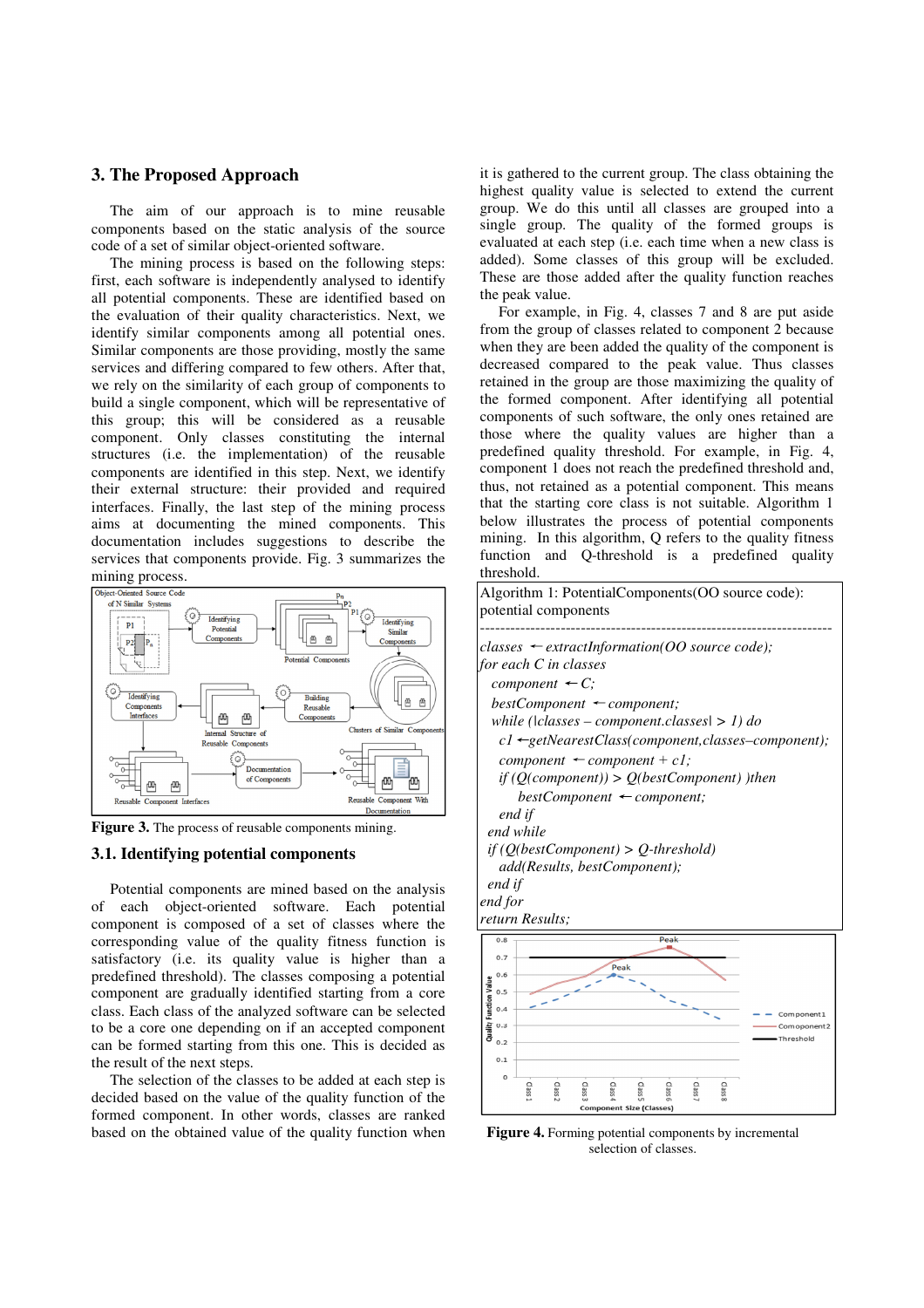### **3.2. Identifying similar components**

Potential components are mined based on the analysis of a set of similar software. As a consequence, some of them may be similar. Similar components are those providing mostly the same functionalities and differing in few ones. These can be considered as variants of a common component. The similarity as well as the difference between components appears compared to their internal structures composed of object-oriented classes. Thus similar components are those sharing the majority of their classes and differing considering the other ones. We gather similar component into groups from which we mine common ones.

Groups of similar components are built based on a lexical similarity metric. Thus components are identified as similar compared to the strength of similarity links between classes composing them. We use cosine similarity metric [9]. Following this metric each component is considered as a text document which consists of a list of component classes' names.

We use a hierarchal clustering algorithm to gather similar components into groups. It starts by considering individual components as initial leaf nodes in a binary tree. Next, the two most similar nodes are grouped into a new one (i.e. as a parent of them). This is continued until all nodes are grouped as a binary tree. This tree is composed of all candidate clusters. To identify the best ones (clusters), we use a depth first search algorithm. Starting from the tree root to find the cut-off points, we compare the similarity of the current node with its children. If the current node has a similarity value exceeding the average similarity value of its children, then the cut-off point is in the current node, otherwise, the algorithm continues through its children (c.f. Algorithm 2). The results of this algorithm are clusters where each one groups a set of similar components.

Algorithm 2: ComponentsClustering(Potential Components ): clusters of potential components --------------------------------------------------------------------- *binaryTree* ← *PotentialComponents* 

| while (\binaryTree\ $> 1$ ) do                                     |
|--------------------------------------------------------------------|
| c1, c2 $\leftarrow$ nearestNodes(binaryTree);// cosine similarity  |
| $c \leftarrow newNode(cl, c2);$                                    |
| remove(cl, binaryTree);                                            |
| remove(c2, binaryTree);                                            |
| add(c, binaryTree);                                                |
| end while                                                          |
| $clusters \leftarrow depthFirstSearch.getBestCl\:ers(binaryTree);$ |
| return clusters;                                                   |

#### **3.3. Reusable component mining from similar potential ones**

As previously mentioned, similar components are considered as variants of a common one. Thus, from each cluster of similar components, we extract a common component which is considered as the most reusable compared to the members of the analyzed group. It is composed based on all shared classes and some selected non-shared ones. Shared classes form the core of the reusable component. These classes may not form a correct component following our quality measurement model. Thus some non-shared classes are added based on the following criteria:

• The quality of the component obtained by adding a non-shared class to the core ones.

The density of a non-shared class in a cluster of similar components which refers to the occurrence ratio of the class compared to the components of this group. We consider that a class, which has high density, contributes to build a reusable component.

Consequently the following algorithm generates classes forming the reusable components. First, for each cluster of similar component, we extract all candidate subsets of classes among the set of non-shared ones. Then, the subsets that reach a predefined density threshold are only selected. The density of a subset is the average densities of all classes in this subset. Next, we evaluate the quality of the component formed by grouping core classes with classes of each subset resulting from the previous step. Thus the subset maximizing the quality value is grouped with the core classes to form the reusable component. Only components with a quality value higher than a predefined threshold are retained.

Nevertheless the above algorithm is NP-complete (i.e. the complexity of identifying all subsets of a collection of classes is  $2<sup>n</sup> - 1$ ). This means that the computing time will be accepted only for components with a small number of non-shared classes. This algorithm is not scalable for a large number of non-shared classes (e.g. 10 non-shared classes need 1024 operations, while 20 classes need 1048576 operations).

Consequently, we propose the following heuristic algorithm as an alternative. First of all, non-shared classes are evaluated based on their density. The Classes that do not reach a predefined density threshold are rejected. Then, we identify the greater subset that reaches a predefined quality threshold when it is added to the core classes. To identify the greater subset, we consider the set composed of all non-shared classes as the initial one. This subset is grouped with the core classes to form a component. If this component reaches the predefined quality threshold, then it represents the reusable component. Otherwise, we remove the non-shared class having the lesser quality value compared to the quality of the component formed when this class is added to the core ones. We do this until a component reaching the quality threshold or the subset of non-shared classes becomes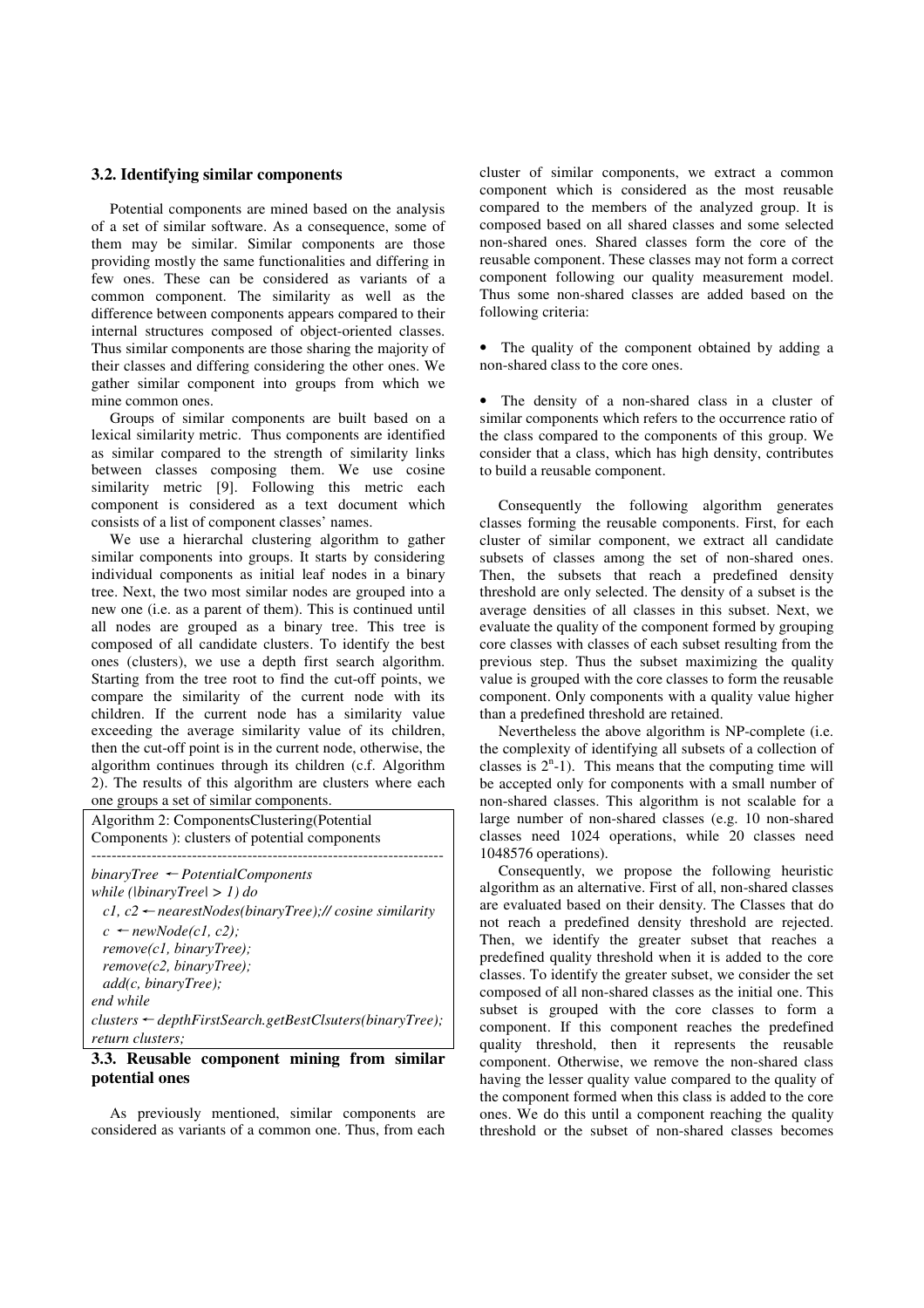empty. Algorithm 3 shows the process of reusable components mining, where Q refers to the quality function (1), Q-threshold refers to the predefined quality threshold.

| Algorithm 3: MiningReusableComponents (Clusters<br>- of<br>Components) : reusable components |
|----------------------------------------------------------------------------------------------|
| for each cluster in Clusters of Components do                                                |
| shared $\leftarrow$ getSharedClasses(cluster);                                               |
| $nonShared \leftarrow getNonSharedClasses(cluster);$                                         |
| $component \leftarrow shared;$                                                               |
| removeClassesLessThanDensityThreshold(nonShare);                                             |
| while (\nonShare\>0) do                                                                      |
| $if (O(component + nonShare) > = O-threshold)$                                               |
| add(Results, component);                                                                     |
| break while:                                                                                 |
| end if                                                                                       |
| removeLessQualityClass(NonShare, shared);                                                    |
| end while                                                                                    |
| end for                                                                                      |
| return Results:                                                                              |
| Identifvino<br>nf<br>3.4.<br>the<br>reusable<br>structure                                    |

# **3.4. Identifying structure of the reusable components**

As it is illustrated in section II, a component is used based on its provided and required interfaces. For an object-oriented component, provided interfaces are composed of the public methods of classes that compose its external structure. The required interfaces are composed of the methods that are used from the other components (i.e. the provided interfaces of the other components). We rely on the following heuristics to identify these interfaces. First, we consider that when a group of methods belongs to the same object-oriented interface, then they may belong to the same component's interface. Second, cohesive and lexically similar methods have high probability to belong to the same interface. Third, when a component provides services for another component, it provides them through the same interface. Finally, when methods are called many times together, this is an indicator of a high correlation of use. We consider these methods as belonging to the same provided interface.

According to the above heuristics, we defined the following function. It is used to measure the quality of a component's interface.

| Interface(M) = $\frac{1}{\sum_i \lambda_i} (\lambda_1 * SI(M) + \lambda_2 * SM(M) +$ |     |
|--------------------------------------------------------------------------------------|-----|
| $\lambda_3 * CU(M) + \lambda_4 * CI(M)$                                              | (3) |
|                                                                                      |     |

- Where:
- *M*: a set of methods.
- *SI*: measures how much a set of methods M belongs to the same object-oriented interface.
- SM: measures how much a set of methods M is similar using cosine and cohesion (LCC) metrics.
- *CU*: measures how many times a set of methods M has been called together by the same component.
- *CI*: measures how many times a set of methods M is invocated together.

Based on the above function we use a hierarchical clustering algorithm to partition a set of public methods into a set of clusters, where each cluster is a component's interface. First, this clustering algorithm produces a binary tree that contains all candidate clusters. Then we use a depth first search algorithm to travel through the binary tree, in order to identify the best partition of the methods.

### **3.5. Documentation of Components**

The documentation of a component helps the developers to find a component that meets their needs. The description of the component functionalities forms an important part of its documentation. Thus we propose to identify for each mined component its main functionalities. We do this based on two steps: the identification of the component functionalities and the generation of a description for each of them. These steps are detailed below.

**3.5.1. Identifying the component functionalities.** As we mentioned it in section II, the quality function is based on three sub-characteristics. One of them is used to measure the specificity of a component. It is related to the functionalities provided by this component. The specificity depends on three properties. The first is that the number of public methods is proportional to the number of functionalities. The second is that classes providing the same functionalities must be cohesive. The last property is that elements of source code participating in the same functionality must have a high cohesion with themselves and low coupling with other parts in the component. Thus, we use equation 2 (Cf. section 2.2) as a fitness function in a hierarchical clustering algorithm in order to decompose component classes into partitions, where each one represents one of the functionality of the analyzed component.

**3.5.2. Generation of the functionality description.** In the previous step, the component classes are partitioned according to their functionalities. In this step, we present how the description of each partition (i.e. functionality) is generated. This description consists of the most frequent words in the partition classes' names. We consider that in an object-oriented language, a class name is often a set of nouns concatenated by the camel-case notation. These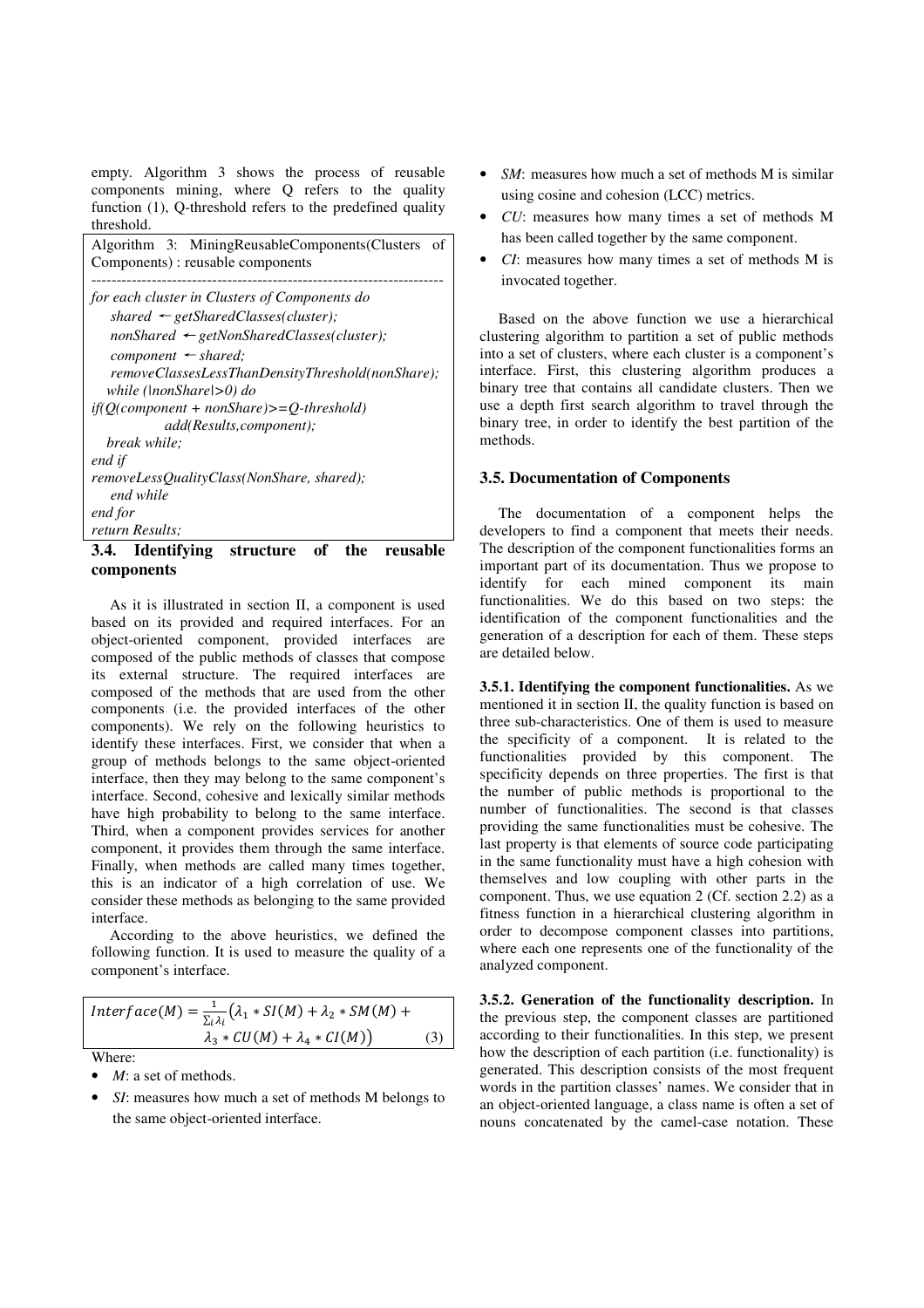nouns are representing a meaningful name for the main purpose of the class. Usually, the first noun in a class name holds the main goal of the class, and so on. Accordingly we propose the following three steps. First, tokens are extracted by separating the words which form the class name according to the camel-case syntax (e.g. MediaControllerAlbum is divided into Media, Controller, and Album). Second, a weight is affected to each extracted token. The tokens which are the first word of a class name are given a large weight. Other tokens are given a small weight. The weight is calculated as follows:

$$
Weight(w) = \frac{1}{\sum_{i} N_i} * (1 * N_1 + 0.75 * N_2 + 0.50 * N_3 + 0.25 * N_4)
$$
\n
$$
(4)
$$

Where:

- W: refers to a word.
- $N_i$  refers to the number of occurrence of the word *w* in the position *i*.

Last, we use tokens which have the highest weight to construct the functionality description in an orderly manner. Meaning, the token that has the highest weight will become the first word of the functionality description and so on. The architect defines the number of words as needed.

# **4. Experimental Results and Evaluation**

To validate the proposed approach, we applied it onto product variants of two open source Java applications. These are Mobile Media<sup>1</sup> [13] as a small-scale software, and  $ArgouML-SPL<sup>2</sup>$  [14] as a large-scale one.

Mobile Media is a software product line. It is used to manipulate music, video and photo on mobile devices. Using the latest version, the user can generate 200 variants. In our experimentation, we use 8 variants, where each variant contains 43.25 classes on average.

ArgoUML-SPL [14] is a UML modeling tool. It is developed based on software product line. We applied our approach on 9 variants, where each variant is generated by changing a set of the needed features. Each variant contains 2198.11 classes on average.

## **4.1. Identifying potential components**

To consider that a group of classes forms a component, its quality function value should exceed a predefined quality threshold. We tested the quality threshold value from 0 up to 1 by incrementing it 0.05 in each run. The results obtained from Mobile Media and ArgoUML are respectively shown in Fig. 5.a and Fig. 5.b. where the value of the threshold is in the X-axis, and the average

number of the mined components in a variant is in the Yaxis.

Table 1 shows the total number of potential components (TNOCV) mined based on the analysis of all variants, the average number of classes (size) of these components (ASOC), the average value of the specificity characteristic (AS), the average value of the autonomy characteristic (AA) and the average value of the composability characteristic (AC). We assign 0.70 and 0.83 as threshold value respectively for Mobile Media and ArgoUML case studies.

**Table 1.** The results of potential components extraction.

| <b>Product Name</b> | <b>TNOCV</b> | <b>ASOC</b> | AS   | AА   |               |
|---------------------|--------------|-------------|------|------|---------------|
| Mobile Media        | 24.5         | 6.45        | 0.56 |      | <u> 2.83 </u> |
| ArgoUML-SPL         |              | .38         | 0.64 | 0.83 | 0.89          |

As an example of a potential component extracted from ArgoUML-SPL, consider the one identified by considering GoClassToNavigableClass as the core class Fig. 6 shows how this component is formed and when the quality fitness function reaches the peak after adding the 18th classes. Thus the 18 first classes form this potential component. The remaining classes are rejected.

### **4.2. Identifying similar components**

The results of the clustering algorithm are presented in Table 2. For each case study, Table II shows the number of clusters (NOC), the average numbers of components in the identified clusters (ANOC), the average number of shared classes in these clusters (ANSC), the average value of the specificity characteristic (ASS), the average value of the autonomy characteristic (AAS), and the average value of composability characteristic of the shared classes (ACS) in these clusters.

**Table 2.** The results of component's clustering.

| Product      | NOC | <b>ANOC</b> | ANSC | ASS  | AAS  | ACS  |
|--------------|-----|-------------|------|------|------|------|
| Mobile Media | 42  | 5.38        | 5.04 | 0.59 | 0.71 | 0.89 |
| ArgoUML-SPL  | 325 | 5.26        | 8.67 | 0.57 | 0.87 | 0.93 |

## **4.3. Reusable component mining by analyzing similar potential ones**

Table 3 summarizes the final set of reusable components mined using our approach. We assign 0.50 to the density threshold value. For each product, we present the number of the mined components (NOMC), the average component size (ACS), and the average value of the specificity (AS), the autonomy (AA), and the composability (AC) of the mined components.

**Table 3.** The final set of mined components.

| -------      |     |      |      |      |      |  |
|--------------|-----|------|------|------|------|--|
| Product      | NOC | ACS  | AS   | AA   |      |  |
| Mobile Media | 39  | 5.61 | 0.58 | 74   | 0.90 |  |
| ArgoUML-SPL  | 324 | 9.77 | 0.61 | 0.84 | 0.84 |  |

 $^1$ Available at http://homepages.dcc.ufmg.br/~figueiredo/spl/icse08 <sup>2</sup>Available at http://argouml-spl.tigris.org/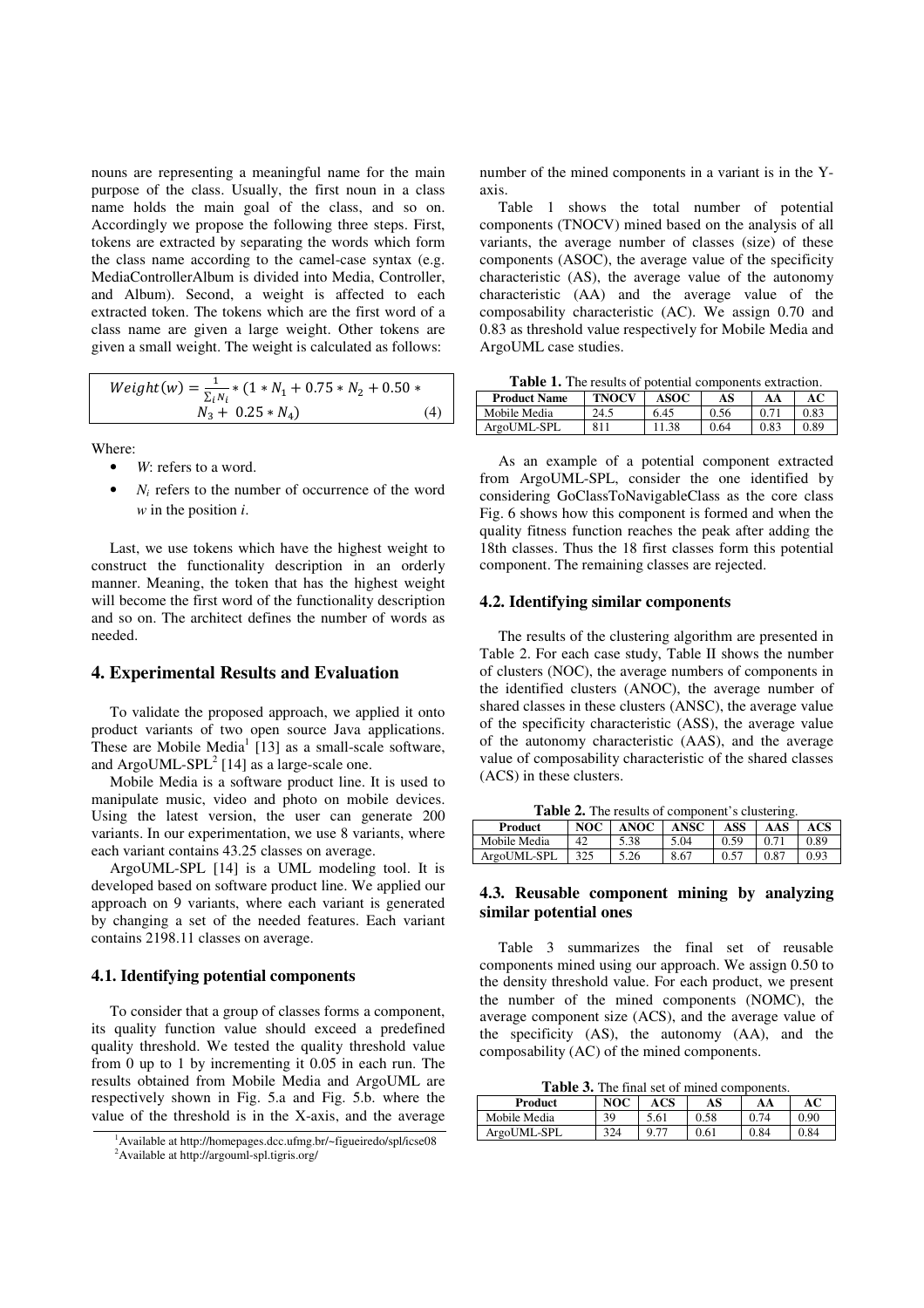

**Figure 5.** Changing threshold value to extract all potential components.

**Figure 6.** An instance of a potential component extraction.

Table 4 shows some of the reusable components that are mined based on the analysis of Mobile Media. DOF is the description of the functionalities provided by the considered component. NOV is the number of variants that contains this component. NOC represents the number of classes that forms the component. S, A and C represents respectively the specificity, the autonomy, and the composability of each component.

As shown in Table 4, the second component provides two functionalities, which are *Add Constants Photo Album*, and *Count Software Splash Down Screen*. The former one deals with adding a photo to an album. The letter dedicated to splash screen service.

| DOF                                                                                        | N<br>റ<br>v | N<br>0<br>C | s    | A    | $\mathsf{C}$ |
|--------------------------------------------------------------------------------------------|-------------|-------------|------|------|--------------|
| New Constants Screen Album<br>Image                                                        | 6           | 6           | 0.59 | 0.75 | 0.94         |
| Add Constants Photo Album<br>Count Software Splash Down<br>Screen                          | 8           | 10          | 0.57 | 0.75 | 0.89         |
| Base Image Constants Album<br>Screen Accessor List<br>Controller Image Interface<br>Thread | 6           | 9           | 0.67 | 0.50 | 0.85         |

**Table 4.** Some components.

#### **4.5. Reusability validation**

In order to validate the reusability of components that are mined based on our approach, we compare their reusability with ones that are mined from singular software. We consider that the reusability of a component in a collection of software is evaluated by calculating the ratio between the number of software that can reuse this component to the number of all software. The component can be reused in a software if it provides functionalities required by this software. In other words, we analyze the software functionalities, and then we check if a component provides some of these functionalities. The

functionalities are identified based on potential components in this software.

We measure the reusability of the mined components based on K-fold cross validation method [9]. K-fold is an evaluation model that is used to validate the results of the mining model by dividing the data set into two parts: train data, and test data. Train data are used to learn the mining model, while test data are then used to validate the mining model. The idea of K-fold method is to divide the data set into K parts. The validation is applied K times by considering K-1 parts as train data and the other one as test data. After that, the validation result is the average of all K trails. In the same manner, we validate our approach by dividing the variants of the product into K parts. Then, we mine components from train variants only (i.e. K-1 parts). Next, we validate the reusability of these components in the test variants. We evaluate the result by assigning 2, 4, and 8 to the K in each validation time. Due to limited space, we give only the results obtained from the Mobile Media case study (c.f. Table 5). These results show that the reusability of the components which is mined from a collection of similar software is better than the reusability of components which is mined from singular software. Also, the reusability is decreased when the number of K is increased because of the number of test variants is decreased (i.e. when K=8, there is only one test variant). The slight difference between the reusability results comes from the nature of our case studies, where these case studies are very similar. Consequently, the resulting components are closely similar (i.e. there are many groups of similar components containing exactly the same classes which resulted the same reusable component). Therefore, there is very small difference in the results, as shown in Table 5.

**Table 5.** The reusability validation

| <b>Similar Software</b> | <b>Singular Software</b> |
|-------------------------|--------------------------|
|                         | 0.28                     |
|                         | 0.15                     |
| $\Omega$                |                          |